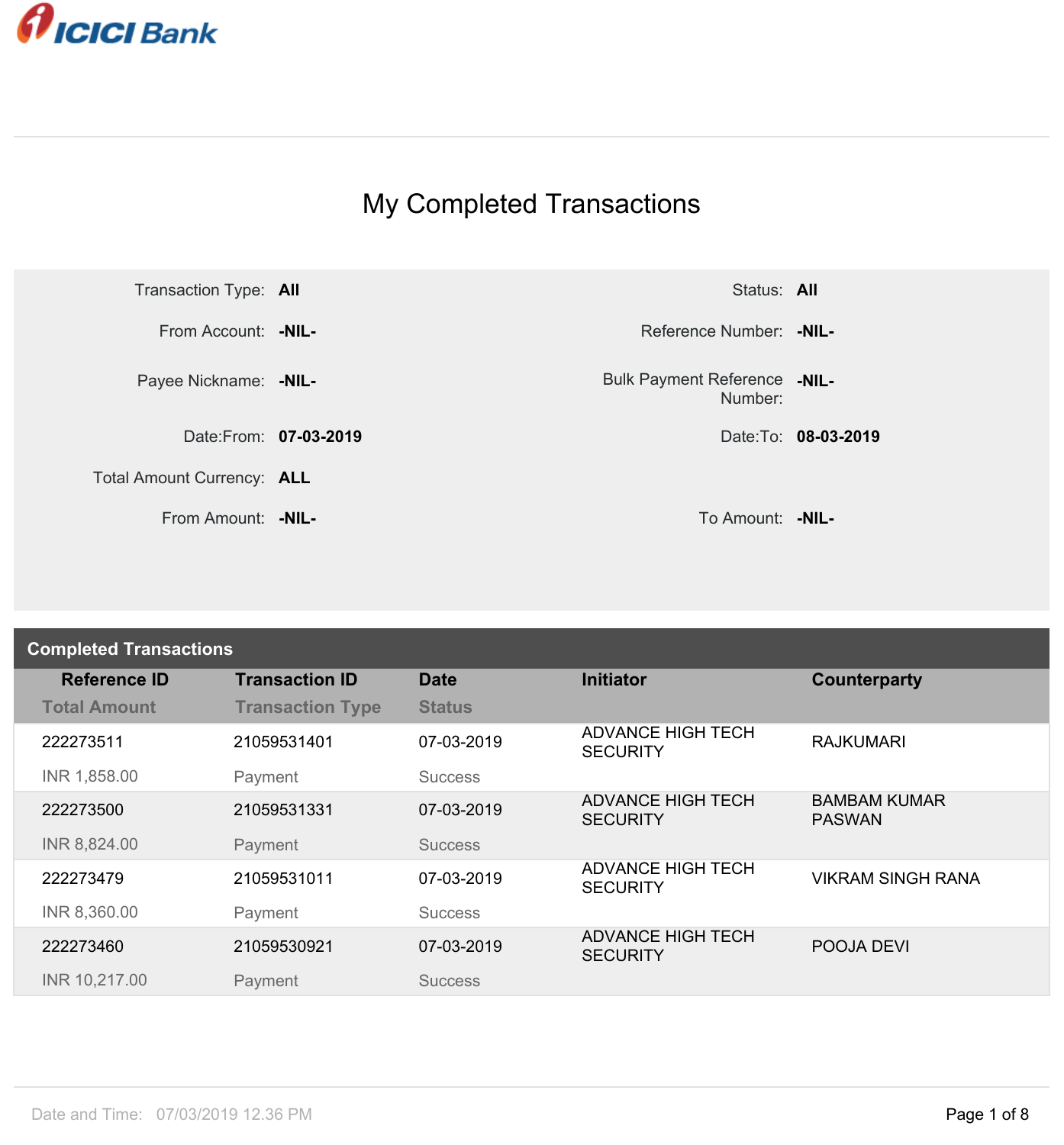| 222273449     | 21059530671 | 07-03-2019     | <b>ADVANCE HIGH TECH</b><br><b>SECURITY</b> | <b>RAJEEV GANDHI</b>     |
|---------------|-------------|----------------|---------------------------------------------|--------------------------|
| INR 7,895.00  | Payment     | <b>Success</b> |                                             |                          |
| 222273436     | 21059530561 | 07-03-2019     | <b>ADVANCE HIGH TECH</b><br><b>SECURITY</b> | <b>PRAVESH</b>           |
| INR 9,753.00  | Payment     | <b>Success</b> |                                             |                          |
| 222273386     | 21059530321 | 07-03-2019     | <b>ADVANCE HIGH TECH</b><br><b>SECURITY</b> | <b>SUMIT</b>             |
| INR 11,146.00 | Payment     | <b>Success</b> |                                             |                          |
| 222273419     | 21059530281 | 07-03-2019     | <b>ADVANCE HIGH TECH</b><br><b>SECURITY</b> | <b>MALTI KUMARI</b>      |
| INR 9,288.00  | Payment     | <b>Success</b> |                                             |                          |
| 222273403     | 21059530201 | 07-03-2019     | <b>ADVANCE HIGH TECH</b><br><b>SECURITY</b> | <b>REENA DEVI</b>        |
| INR 10,217.00 | Payment     | <b>Success</b> |                                             |                          |
| 222272706     | 21059523411 | 07-03-2019     | <b>ADVANCE HIGH TECH</b><br><b>SECURITY</b> | <b>REENA DEVI</b>        |
| INR 2,787.00  | Payment     | <b>Success</b> |                                             |                          |
| 222272678     | 21059523281 | 07-03-2019     | <b>ADVANCE HIGH TECH</b><br><b>SECURITY</b> | <b>SANDEEP SINGH</b>     |
| INR 10,682.00 | Payment     | <b>Success</b> |                                             |                          |
| 222272663     | 21059523171 | 07-03-2019     | <b>ADVANCE HIGH TECH</b><br><b>SECURITY</b> | PREMNARAYAN              |
| INR 11,146.00 | Payment     | <b>Success</b> |                                             |                          |
| 222272640     | 21059522851 | 07-03-2019     | <b>ADVANCE HIGH TECH</b><br><b>SECURITY</b> | <b>SURAJ KUMAR</b>       |
| INR 10,217.00 | Payment     | <b>Success</b> |                                             |                          |
| 222272611     | 21059522711 | 07-03-2019     | <b>ADVANCE HIGH TECH</b><br><b>SECURITY</b> | <b>CHANDNI</b>           |
| INR 11,146.00 | Payment     | <b>Success</b> |                                             |                          |
| 222272627     | 21059522681 | 07-03-2019     | <b>ADVANCE HIGH TECH</b><br><b>SECURITY</b> | <b>UMESH KUMAR SINGH</b> |
| INR 11,146.00 | Payment     | <b>Success</b> |                                             |                          |
| 222272590     | 21059522421 | 07-03-2019     | <b>ADVANCE HIGH TECH</b><br><b>SECURITY</b> | <b>KHUSHBOO</b>          |
| INR 11,146.00 | Payment     | <b>Success</b> |                                             |                          |
| 222272576     | 21059522331 | 07-03-2019     | <b>ADVANCE HIGH TECH</b><br><b>SECURITY</b> | <b>NAVNEET KUMAR</b>     |
| INR 8,824.00  | Payment     | <b>Success</b> |                                             |                          |
| 222272552     | 21059522001 | 07-03-2019     | <b>ADVANCE HIGH TECH</b><br><b>SECURITY</b> | <b>VINOD KUMAR</b>       |
| INR 8,824.00  | Payment     | <b>Success</b> |                                             |                          |
| 222272539     | 21059521941 | 07-03-2019     | <b>ADVANCE HIGH TECH</b>                    | <b>ANUBHAV SINGH</b>     |
|               |             |                | <b>SECURITY</b>                             |                          |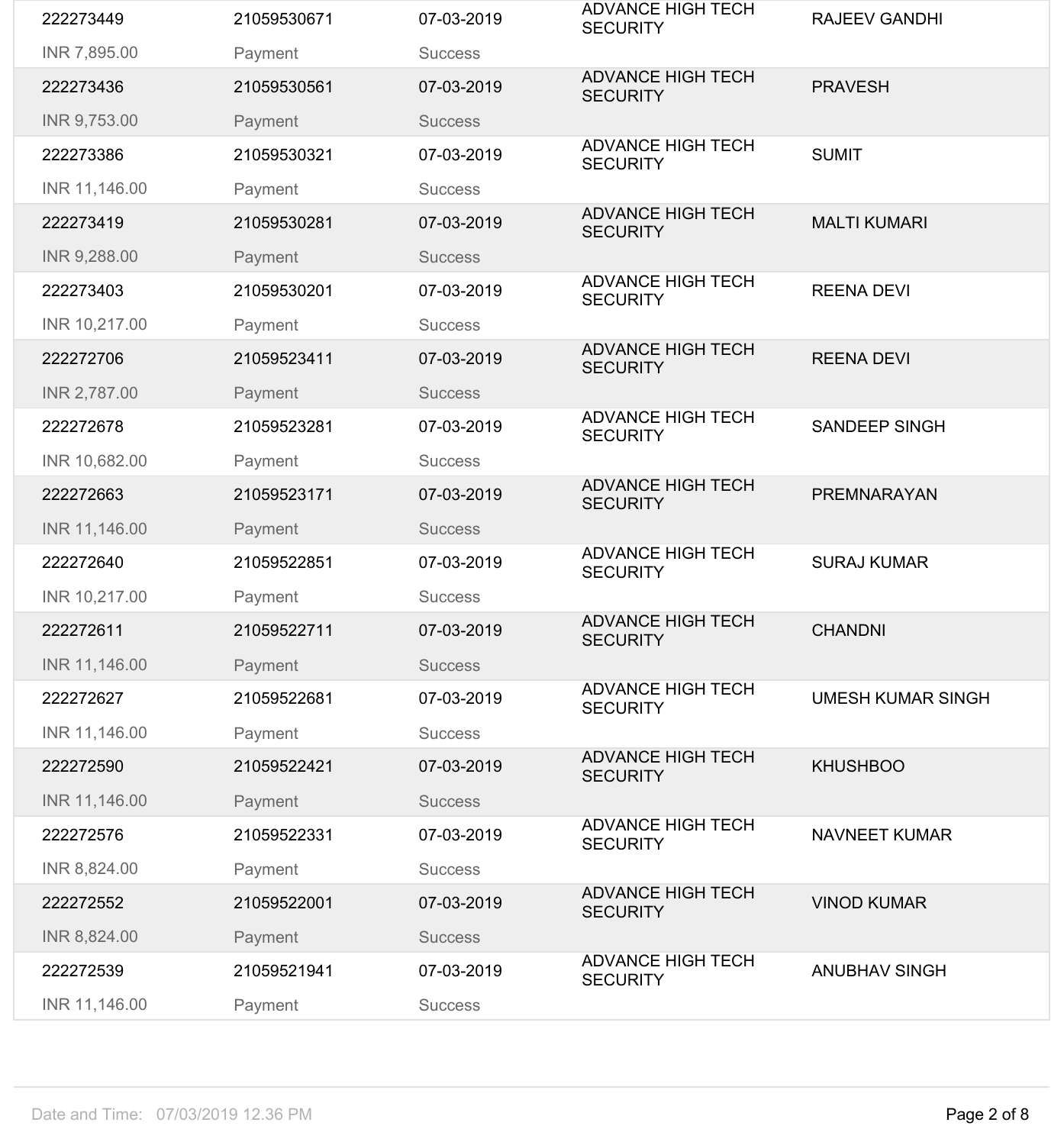| INR 5,109.00  | Payment     | <b>Success</b> |                                             |                                     |
|---------------|-------------|----------------|---------------------------------------------|-------------------------------------|
|               |             |                | <b>ADVANCE HIGH TECH</b>                    |                                     |
|               |             |                |                                             |                                     |
|               |             |                |                                             |                                     |
|               |             |                | <b>SECURITY</b>                             |                                     |
| 222272398     | 21059520561 | 07-03-2019     | <b>ADVANCE HIGH TECH</b>                    | <b>MANOJ KUMAR SAH</b>              |
|               |             |                |                                             |                                     |
| INR 11,146.00 | Payment     | <b>Success</b> |                                             |                                     |
|               |             |                |                                             |                                     |
| 222272414     | 21059520631 | 07-03-2019     | <b>ADVANCE HIGH TECH</b><br><b>SECURITY</b> | <b>RAJ KUMAR YADAV</b>              |
| INR 9,288.00  | Payment     | <b>Success</b> |                                             |                                     |
|               |             |                |                                             |                                     |
| 222272424     | 21059520801 | 07-03-2019     | <b>SECURITY</b>                             | <b>HARIOM MADAN</b>                 |
|               |             |                | <b>ADVANCE HIGH TECH</b>                    |                                     |
| INR 10,682.00 | Payment     | <b>Success</b> |                                             |                                     |
|               |             |                |                                             |                                     |
| 222272446     | 21059521101 | 07-03-2019     | <b>SECURITY</b>                             | <b>PRADHAN</b>                      |
|               |             |                | <b>ADVANCE HIGH TECH</b>                    | <b>VINOD KUMAR</b>                  |
| INR 10,682.00 | Payment     | <b>Success</b> |                                             |                                     |
|               |             |                |                                             |                                     |
| 222272458     | 21059521171 | 07-03-2019     | <b>SECURITY</b>                             | <b>BHUPENDER</b>                    |
|               |             |                | <b>ADVANCE HIGH TECH</b>                    |                                     |
| INR 10,682.00 | Payment     | <b>Success</b> |                                             |                                     |
| 222272473     | 21059521221 | 07-03-2019     | <b>SECURITY</b>                             | <b>MASTR RAVI KUMAR</b>             |
|               |             |                | <b>ADVANCE HIGH TECH</b>                    |                                     |
| INR 9,753.00  | Payment     | <b>Success</b> |                                             |                                     |
| 222272485     | 21059521281 | 07-03-2019     | <b>SECURITY</b>                             | <b>RAM</b>                          |
|               |             |                | <b>ADVANCE HIGH TECH</b>                    | <b>SHARWAN KUMAR</b>                |
| INR 10,682.00 | Payment     | <b>Success</b> |                                             |                                     |
| 222272505     | 21059521601 | 07-03-2019     | <b>ADVANCE HIGH TECH</b><br><b>SECURITY</b> | <b>MUKESH KUMAR</b><br><b>GUPTA</b> |
| INR 11,146.00 | Payment     | <b>Success</b> |                                             |                                     |
|               |             |                | <b>SECURITY</b>                             |                                     |
| 222272521     | 21059521641 | 07-03-2019     | <b>ADVANCE HIGH TECH</b>                    | <b>HIRA LAL SAHU</b>                |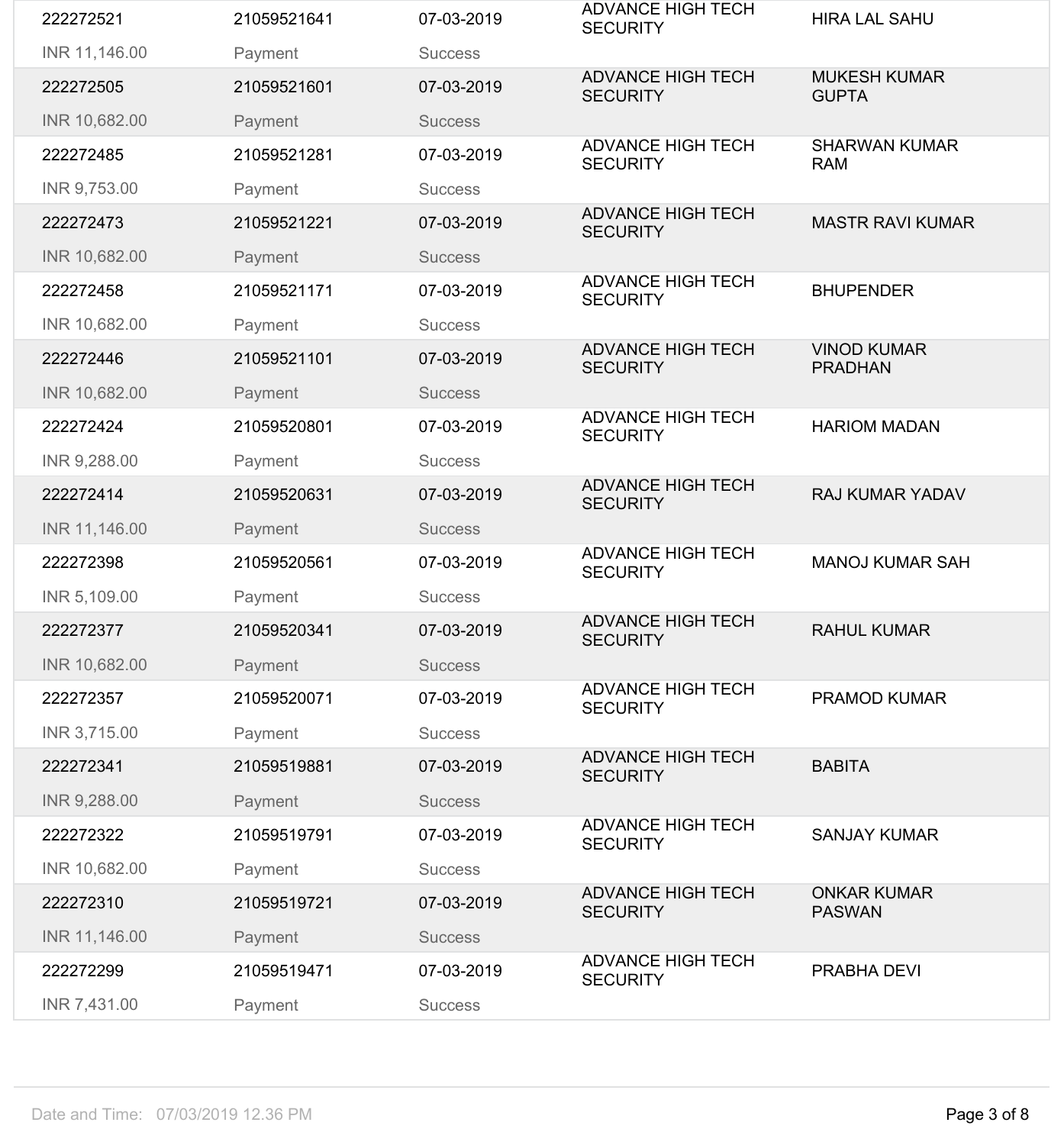| 222272286     | 21059519281 | 07-03-2019     | <b>ADVANCE HIGH TECH</b><br><b>SECURITY</b> | <b>MOHINI</b>                         |
|---------------|-------------|----------------|---------------------------------------------|---------------------------------------|
| INR 10,217.00 | Payment     | <b>Success</b> |                                             |                                       |
| 222272270     | 21059519191 | 07-03-2019     | <b>ADVANCE HIGH TECH</b><br><b>SECURITY</b> | <b>LOKENDRA KUMAR</b>                 |
| INR 10,682.00 | Payment     | <b>Success</b> |                                             |                                       |
| 222272262     | 21059519141 | 07-03-2019     | <b>ADVANCE HIGH TECH</b><br><b>SECURITY</b> | <b>SURENDER KUMAR</b><br><b>SINGH</b> |
| INR 10,682.00 | Payment     | <b>Success</b> |                                             |                                       |
| 222272213     | 21059518921 | 07-03-2019     | <b>ADVANCE HIGH TECH</b><br><b>SECURITY</b> | <b>YOGESH</b>                         |
| INR 11,146.00 | Payment     | <b>Success</b> |                                             |                                       |
| 222272247     | 21059518881 | 07-03-2019     | <b>ADVANCE HIGH TECH</b><br><b>SECURITY</b> | <b>VIPIN SHARMA</b>                   |
| INR 10,682.00 | Payment     | <b>Success</b> |                                             |                                       |
| 222272239     | 21059518841 | 07-03-2019     | <b>ADVANCE HIGH TECH</b><br><b>SECURITY</b> | <b>CHANDER PAL</b><br><b>SHARMA</b>   |
| INR 11,146.00 | Payment     | <b>Success</b> |                                             |                                       |
| 222272224     | 21059518781 | 07-03-2019     | <b>ADVANCE HIGH TECH</b><br><b>SECURITY</b> | <b>SACHIN</b>                         |
| INR 9,521.00  | Payment     | <b>Success</b> |                                             |                                       |
| 222272188     | 21059518421 | 07-03-2019     | <b>ADVANCE HIGH TECH</b><br><b>SECURITY</b> | <b>CHANDAN</b>                        |
| INR 9,753.00  | Payment     | <b>Success</b> |                                             |                                       |
| 222272174     | 21059518401 | 07-03-2019     | <b>ADVANCE HIGH TECH</b><br><b>SECURITY</b> | <b>CHANDEL</b>                        |
| INR 8,824.00  | Payment     | <b>Success</b> |                                             |                                       |
| 222272151     | 21059518151 | 07-03-2019     | <b>ADVANCE HIGH TECH</b><br><b>SECURITY</b> | <b>HARISH KUMAR</b>                   |
| INR 7,895.00  | Payment     | <b>Success</b> |                                             |                                       |
| 222272126     | 21059517961 | 07-03-2019     | <b>ADVANCE HIGH TECH</b><br><b>SECURITY</b> | <b>SURUCHI</b>                        |
| INR 11,146.00 | Payment     | <b>Success</b> |                                             |                                       |
| 222272142     | 21059517841 | 07-03-2019     | <b>ADVANCE HIGH TECH</b><br><b>SECURITY</b> | <b>VIKASH</b>                         |
| INR 10,682.00 | Payment     | <b>Success</b> |                                             |                                       |
| 222272100     | 21059517641 | 07-03-2019     | <b>ADVANCE HIGH TECH</b><br><b>SECURITY</b> | <b>NARENDRA</b>                       |
| INR 11,146.00 | Payment     | <b>Success</b> |                                             |                                       |
| 222272092     | 21059517591 | 07-03-2019     | <b>ADVANCE HIGH TECH</b><br><b>SECURITY</b> | <b>MANISH SINGH</b>                   |
| INR 10,217.00 | Payment     | <b>Success</b> |                                             |                                       |
| 222272076     | 21059517511 | 07-03-2019     | <b>ADVANCE HIGH TECH</b><br><b>SECURITY</b> | <b>RAKESH KUMAR</b><br><b>NAMDEV</b>  |
| INR 10,450.00 | Payment     | <b>Success</b> |                                             |                                       |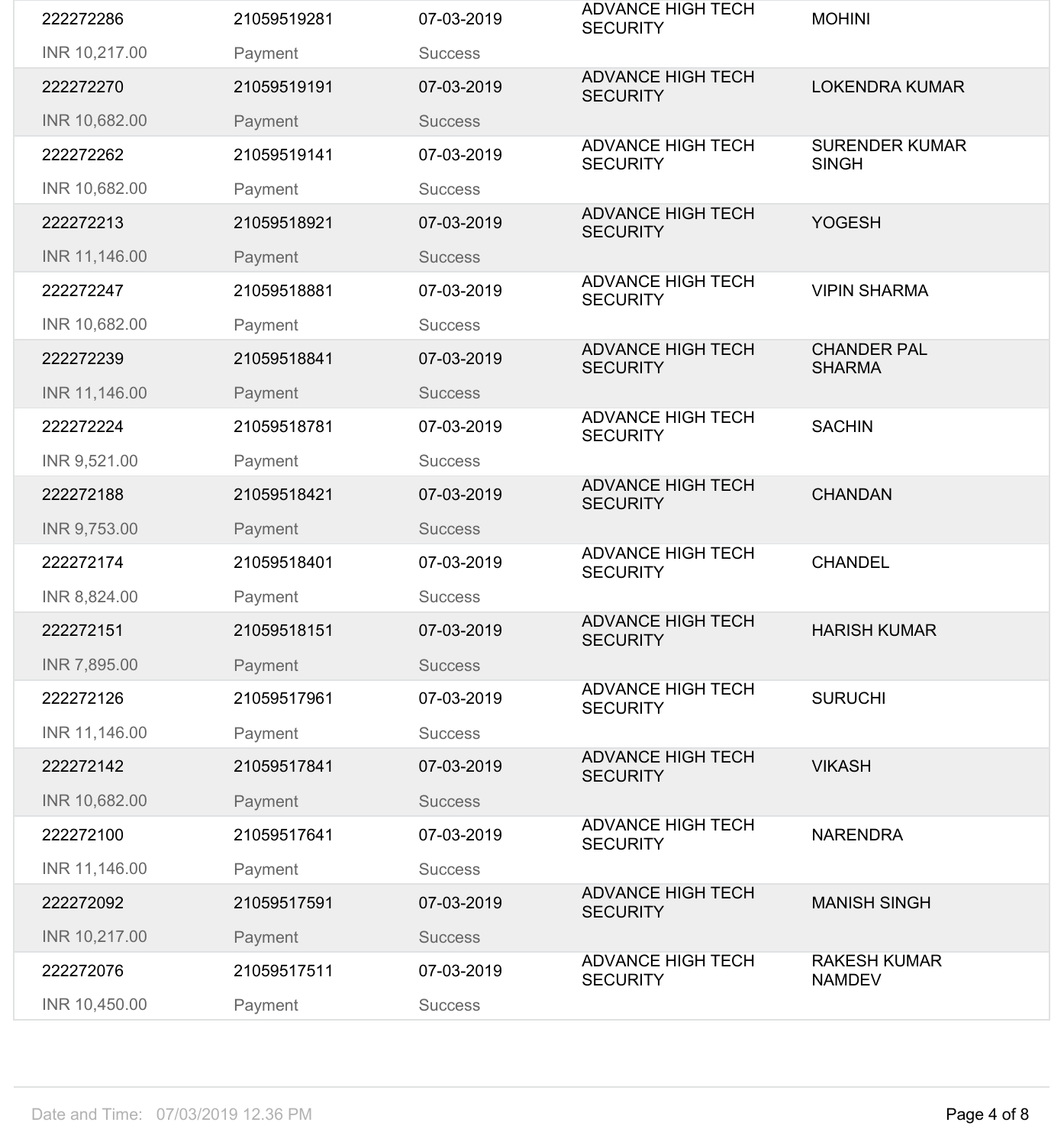| 222272081     | 21059517391 | 07-03-2019     | <b>ADVANCE HIGH TECH</b><br><b>SECURITY</b> | <b>SANJAY KUMAR</b>                |
|---------------|-------------|----------------|---------------------------------------------|------------------------------------|
| INR 11,146.00 | Payment     | <b>Success</b> |                                             |                                    |
| 222272068     | 21059517341 | 07-03-2019     | <b>ADVANCE HIGH TECH</b><br><b>SECURITY</b> | <b>ANJU DEVI</b>                   |
| INR 10,682.00 | Payment     | <b>Success</b> |                                             |                                    |
| 222272054     | 21059517221 | 07-03-2019     | <b>ADVANCE HIGH TECH</b><br><b>SECURITY</b> | <b>RAJA PANDIT</b>                 |
| INR 11,146.00 | Payment     | <b>Success</b> |                                             |                                    |
| 222272036     | 21059517121 | 07-03-2019     | <b>ADVANCE HIGH TECH</b><br><b>SECURITY</b> | <b>JAI RAM TIWARI</b>              |
| INR 11,146.00 | Payment     | <b>Success</b> |                                             |                                    |
| 222272050     | 21059517031 | 07-03-2019     | <b>ADVANCE HIGH TECH</b><br><b>SECURITY</b> | <b>REKHA RANI</b>                  |
| INR 10,682.00 | Payment     | <b>Success</b> |                                             |                                    |
| 222272026     | 21059516931 | 07-03-2019     | <b>ADVANCE HIGH TECH</b><br><b>SECURITY</b> | <b>RAJU</b>                        |
| INR 11,146.00 | Payment     | <b>Success</b> |                                             |                                    |
| 222272014     | 21059516811 | 07-03-2019     | <b>ADVANCE HIGH TECH</b><br><b>SECURITY</b> | <b>KARTIK</b>                      |
| INR 11,146.00 | Payment     | <b>Success</b> |                                             |                                    |
| 222272006     | 21059516761 | 07-03-2019     | <b>ADVANCE HIGH TECH</b><br><b>SECURITY</b> | <b>RAGHUNANDAN</b><br><b>KUMAR</b> |
| INR 11,146.00 | Payment     | <b>Success</b> |                                             |                                    |
| 222272007     | 21059516641 | 07-03-2019     | <b>ADVANCE HIGH TECH</b><br><b>SECURITY</b> | <b>RUMA</b>                        |
| INR 10,682.00 | Payment     | <b>Success</b> |                                             |                                    |
| 222271986     | 21059516561 | 07-03-2019     | <b>ADVANCE HIGH TECH</b><br><b>SECURITY</b> | <b>RAVINDRA RAUT</b>               |
| INR 11,146.00 | Payment     | <b>Success</b> |                                             |                                    |
| 222271975     | 21059516491 | 07-03-2019     | <b>ADVANCE HIGH TECH</b><br><b>SECURITY</b> | <b>PAWAN</b>                       |
| INR 9,753.00  | Payment     | <b>Success</b> |                                             |                                    |
| 222271991     | 21059516461 | 07-03-2019     | <b>ADVANCE HIGH TECH</b><br><b>SECURITY</b> | <b>ISRAT</b>                       |
| INR 7,431.00  | Payment     | <b>Success</b> |                                             |                                    |
| 222271981     | 21059516431 | 07-03-2019     | <b>ADVANCE HIGH TECH</b><br><b>SECURITY</b> | <b>NUSRAT PARVIN</b>               |
| INR 9,753.00  | Payment     | <b>Success</b> |                                             |                                    |
| 222271965     | 21059516341 | 07-03-2019     | <b>ADVANCE HIGH TECH</b><br><b>SECURITY</b> | <b>BABITA</b>                      |
|               |             | <b>Success</b> |                                             |                                    |
| INR 10,217.00 | Payment     |                |                                             |                                    |
| 222271954     | 21059516221 | 07-03-2019     | <b>ADVANCE HIGH TECH</b><br><b>SECURITY</b> | <b>MAMTA</b>                       |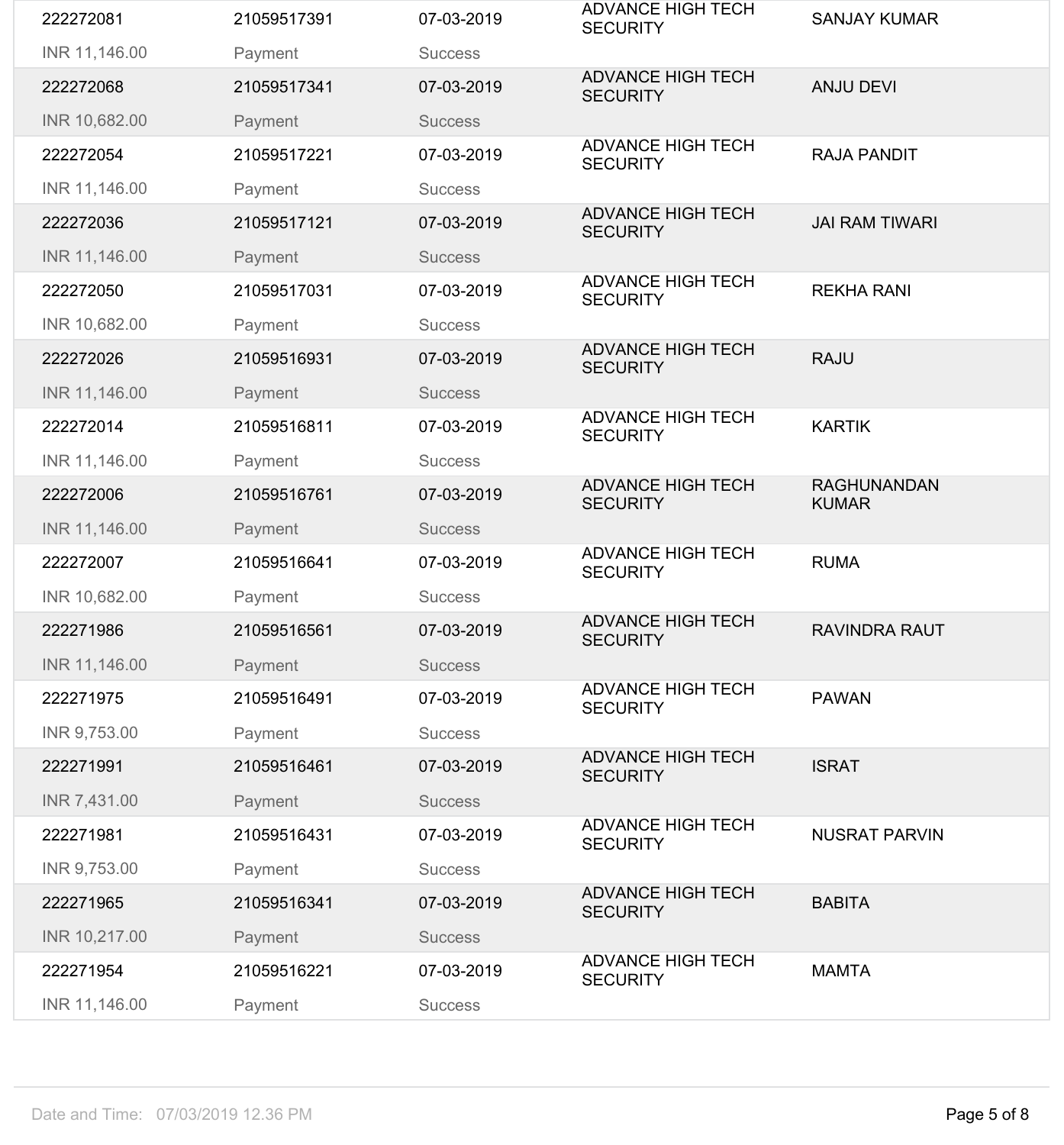| 222271886     | 21059515591 | 07-03-2019     | <b>ADVANCE HIGH TECH</b>                    | <b>ARUN KUMAR</b>                    |
|---------------|-------------|----------------|---------------------------------------------|--------------------------------------|
| INR 9,288.00  | Payment     | <b>Success</b> |                                             |                                      |
|               |             |                | <b>SECURITY</b>                             |                                      |
| INR 10,217.00 | Payment     | <b>Success</b> | <b>ADVANCE HIGH TECH</b>                    |                                      |
| 222271867     | 21059515501 | 07-03-2019     | <b>SECURITY</b>                             | <b>DEV RAJ</b>                       |
| INR 11,146.00 | Payment     | <b>Success</b> | <b>ADVANCE HIGH TECH</b>                    |                                      |
| 222271848     | 21059515171 | 07-03-2019     | <b>SECURITY</b>                             | <b>MANTU SAH</b>                     |
| INR 11,146.00 | Payment     | <b>Success</b> |                                             |                                      |
| 222271832     | 21059515101 | 07-03-2019     | <b>ADVANCE HIGH TECH</b><br><b>SECURITY</b> | <b>SANJU DEVI</b>                    |
| INR 11,146.00 | Payment     | <b>Success</b> |                                             |                                      |
|               |             |                |                                             |                                      |
| 222271811     | 21059514941 | 07-03-2019     | <b>ADVANCE HIGH TECH</b><br><b>SECURITY</b> | <b>BHARAT KUMAR</b><br><b>MANDAL</b> |
| INR 9,753.00  | Payment     | <b>Success</b> |                                             |                                      |
| 222271800     | 21059514771 | 07-03-2019     | <b>ADVANCE HIGH TECH</b><br><b>SECURITY</b> | <b>SARVENDRA KUMAR</b>               |
| INR 9,288.00  | Payment     | <b>Success</b> |                                             |                                      |
| 222271787     | 21059514591 | 07-03-2019     | <b>ADVANCE HIGH TECH</b><br><b>SECURITY</b> | <b>MUKESH KUMAR</b><br><b>PODDAR</b> |
| INR 3,019.00  | Payment     | <b>Success</b> |                                             |                                      |
| 222271751     | 21059514371 | 07-03-2019     | <b>ADVANCE HIGH TECH</b><br><b>SECURITY</b> | <b>SHAMBHU</b>                       |
| INR 13,504.00 | Payment     | <b>Success</b> |                                             |                                      |
| 222271738     | 21059514291 | 07-03-2019     | <b>ADVANCE HIGH TECH</b><br><b>SECURITY</b> | <b>SONU KUMAR GUPTA</b>              |
| INR 11,254.00 | Payment     | <b>Success</b> |                                             |                                      |
| 222271774     | 21059514241 | 07-03-2019     | <b>ADVANCE HIGH TECH</b><br><b>SECURITY</b> | <b>SANDEEP</b>                       |
| INR 2,787.00  | Payment     | <b>Success</b> |                                             |                                      |
| 222271759     | 21059514191 | 07-03-2019     | <b>ADVANCE HIGH TECH</b><br><b>SECURITY</b> | <b>JAIBHAGWAN</b>                    |
| INR 1,688.00  | Payment     | <b>Success</b> |                                             |                                      |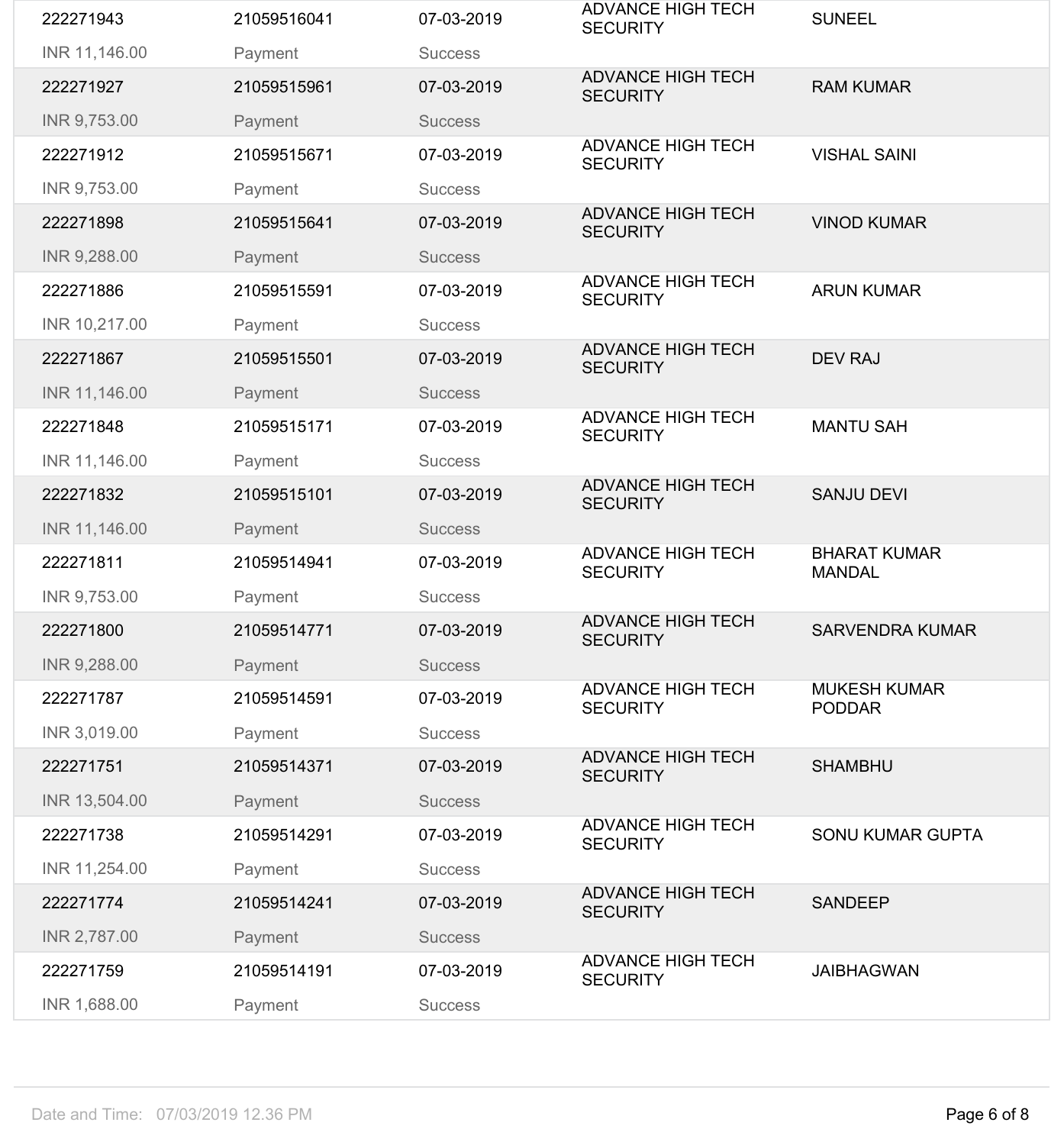| INR 10,217.00 | Payment     | <b>Success</b> |                                             |                                      |
|---------------|-------------|----------------|---------------------------------------------|--------------------------------------|
|               |             |                |                                             |                                      |
|               |             |                | <b>ADVANCE HIGH TECH</b>                    |                                      |
|               |             |                |                                             |                                      |
|               |             |                | <b>SECURITY</b>                             |                                      |
| 222271618     | 21059512961 | 07-03-2019     | <b>ADVANCE HIGH TECH</b>                    | <b>SUBHASH CHANDRA</b>               |
|               |             |                |                                             |                                      |
| INR 11,146.00 | Payment     | <b>Success</b> |                                             |                                      |
|               |             |                |                                             |                                      |
| 222271634     | 21059513061 | 07-03-2019     | <b>SECURITY</b>                             | <b>DILIP KUMAR</b>                   |
|               |             |                | <b>ADVANCE HIGH TECH</b>                    |                                      |
| INR 9,288.00  | Payment     | <b>Success</b> |                                             |                                      |
|               |             |                | <b>SECURITY</b>                             |                                      |
| 222271655     | 21059513341 | 07-03-2019     |                                             | <b>ARUN YADAV</b>                    |
|               |             |                | <b>ADVANCE HIGH TECH</b>                    |                                      |
| INR 10,682.00 | Payment     | <b>Success</b> |                                             |                                      |
|               |             |                |                                             |                                      |
| 222271667     | 21059513521 | 07-03-2019     | <b>SECURITY</b>                             | <b>ANITA</b>                         |
|               |             |                | <b>ADVANCE HIGH TECH</b>                    |                                      |
| INR 10,217.00 | Payment     | <b>Success</b> |                                             |                                      |
|               |             |                |                                             |                                      |
| 222271679     | 21059513571 | 07-03-2019     | <b>SECURITY</b>                             | <b>KAPIL</b>                         |
|               |             |                | <b>ADVANCE HIGH TECH</b>                    |                                      |
| INR 10,217.00 | Payment     | <b>Success</b> |                                             |                                      |
| 222271697     | 21059513671 | 07-03-2019     | <b>SECURITY</b>                             | <b>MANISH KUMAR</b>                  |
|               |             |                | <b>ADVANCE HIGH TECH</b>                    |                                      |
| INR 13,504.00 | Payment     | <b>Success</b> |                                             |                                      |
| 222271712     | 21059513821 | 07-03-2019     | <b>ADVANCE HIGH TECH</b><br><b>SECURITY</b> | <b>SANTOSH KUMAR</b><br><b>VERMA</b> |
| INR 11,146.00 | Payment     | <b>Success</b> |                                             |                                      |
|               |             |                | <b>SECURITY</b>                             |                                      |
| 222271704     | 21059513921 | 07-03-2019     | <b>ADVANCE HIGH TECH</b>                    | <b>PYARE LAL</b>                     |
| INR 10,128.00 | Payment     | <b>Success</b> |                                             |                                      |
| 222271730     | 21059514031 | 07-03-2019     | <b>ADVANCE HIGH TECH</b><br><b>SECURITY</b> | <b>SANDEEP</b>                       |
|               |             |                |                                             |                                      |